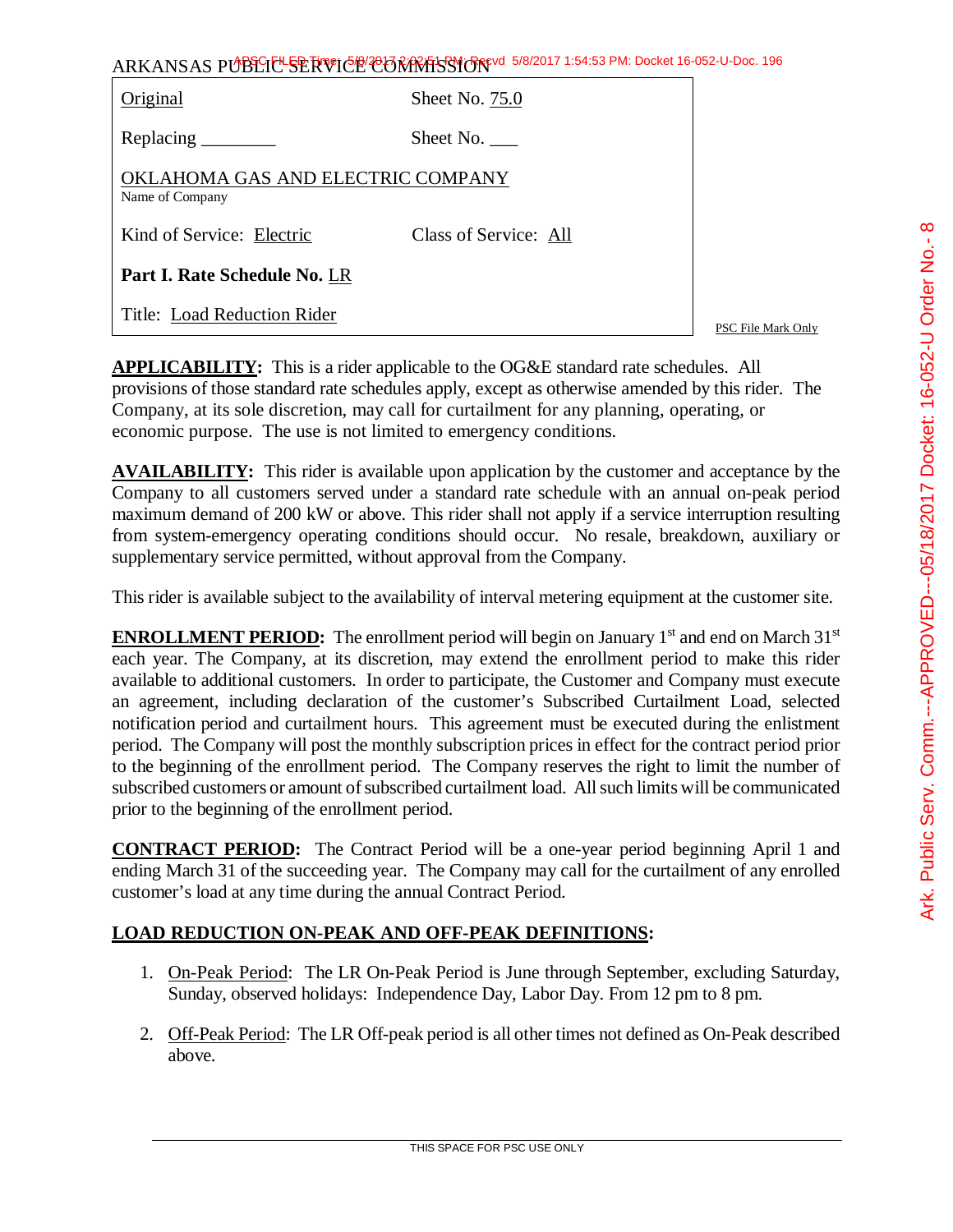| ARKANSAS PUBLIC <sup>L</sup> SERVICE CONTRISSION <sup>e 5/8/2017</sup> 1:54:53 PM: Docket 16-052-U-Doc. 196 |  |
|-------------------------------------------------------------------------------------------------------------|--|
|                                                                                                             |  |

| Original                                             | Sheet No. $75.1$      |
|------------------------------------------------------|-----------------------|
| Replacing                                            | Sheet No.             |
| OKLAHOMA GAS AND ELECTRIC COMPANY<br>Name of Company |                       |
| Kind of Service: Electric                            | Class of Service: All |
| Part I. Rate Schedule No. LR                         |                       |
| Title: Load Reduction Rider                          |                       |

PSC File Mark Only

**CREDITS:** Customers enrolled in this tariff will receive billing credits based on their Subscribed Curtailment Load (Subscription Credits) and load reduction (Performance Credits) during Company called curtailment events.

- 1. Subscription Credits: Subscription Credits will be applied to the customer's bill during the summer season months of June through September. The Company will calculate the monthly Subscription Prices for each year prior to the enrollment period. The credit will be based on the customer Subscribed Curtailment Load and the monthly Subscription Prices calculated and posted by the company prior to the enrollment period.
- 2. Performance Credits: Performance Credits will be applied to the customer's bill during the billing period in which a curtailment is called by the Company. The credit will be calculated based on the difference of the baseline energy and actual measured energy during each hour of the curtailment event multiplied by the Curtailment Price communicated to the customer in conjunction with the curtailment notification. Minimum Curtailment Prices are posted prior to the enrollment period.

**DETERMINATION OF SUBSCRIPTION CREDITS:** The monthly subscription credits will be calculated and applied to each of the bills from June – September as follows:

 $SC = SCL * MSP * NPF * CHF * CPF * LAF$ 

Where

| $SC =$  | <b>Subscription Credit</b>                                                    |
|---------|-------------------------------------------------------------------------------|
| $SCL =$ | Customer specified Subscribed Curtailment Load.                               |
| $MSP =$ | Monthly Subscription Price per kW.                                            |
| $NPF =$ | <b>Notification Period Factor.</b>                                            |
|         | If time $=$ 4 Hours then NPF $=$ 1.0<br>If time = 30 Minutes then $NPF = 1.1$ |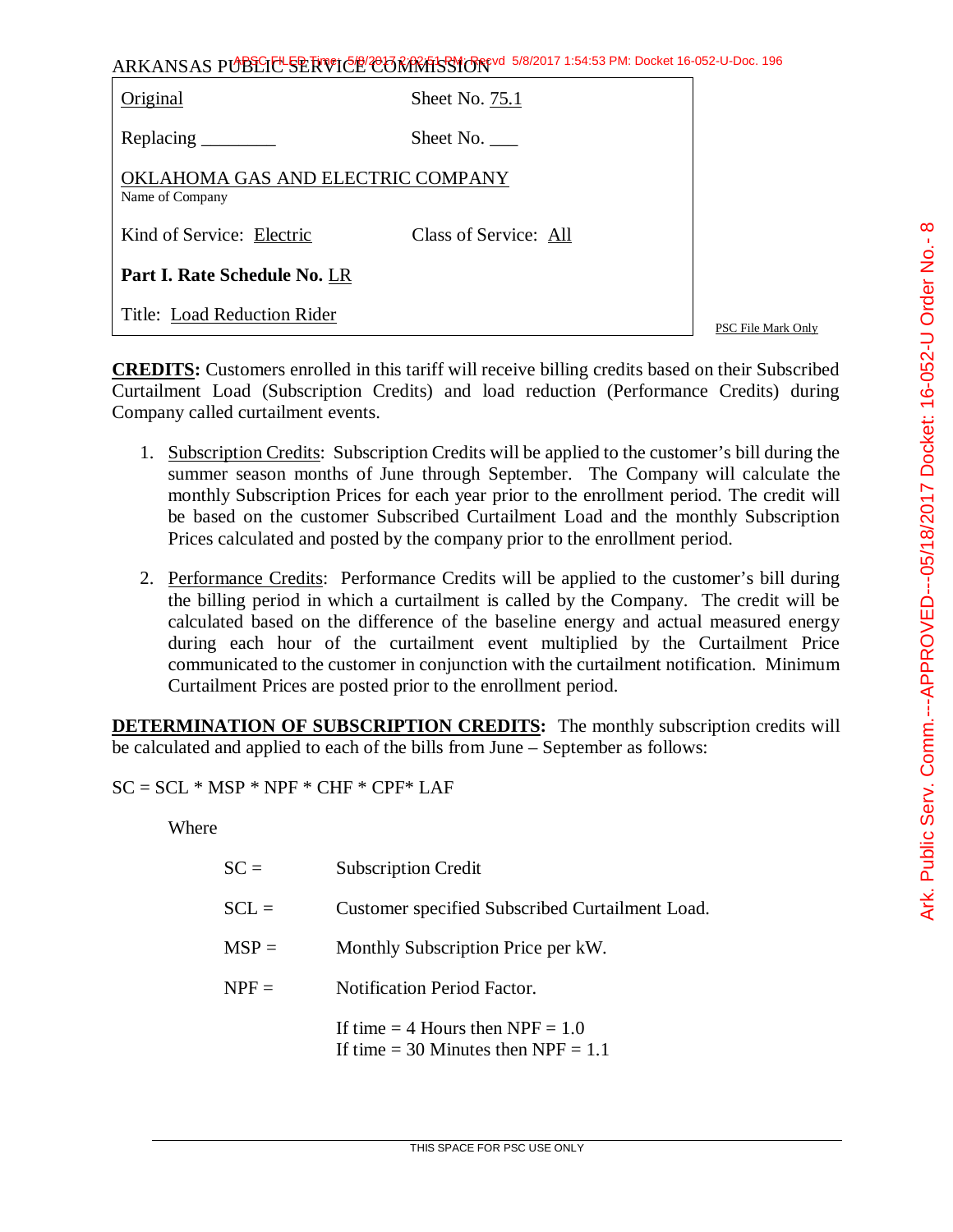ARKANSAS PUBLIC SERVICE COMMISSION 5/8/2017 1:54:53 PM: Docket 16-052-U-Doc. 196

| Original                                             | Sheet No. 75.2        |                    |
|------------------------------------------------------|-----------------------|--------------------|
| Replacing                                            | Sheet No.             |                    |
| OKLAHOMA GAS AND ELECTRIC COMPANY<br>Name of Company |                       |                    |
| Kind of Service: Electric                            | Class of Service: All |                    |
| Part I. Rate Schedule No. LR                         |                       |                    |
| Title: Load Reduction Rider                          |                       | PSC File Mark Only |

| $H =$   | Curtailment Hours Factor.                                                                              |
|---------|--------------------------------------------------------------------------------------------------------|
|         | If Hours $=$ 40 then CHF $= 1.0$<br>If Hours = 80 then $CHF = 2.0$<br>If Hours = 160 then CHF = $2.25$ |
| $CPF =$ | <b>Customer Performance Factor.</b>                                                                    |
|         | If Customer is First Year then $CPF = 1.0$<br>If Customer is Continuing then $CPF = 1.1$               |
| $LAF =$ | Applicable Service Level Loss Adjustment Factor.                                                       |

SUBSCRIBED CURTAILMENT LOAD (SCL): The Customer will designate its Subscribed Curtailment Load during the enrollment period. The Subscribed Curtailment Load (specified in kW) is the amount of load the customer expects to reduce during curtailment events. Customer must specify a load ranging from 0 kW to the customer's maximum annual demand occurring during the on-peak period. Only customers that have actual historical measured on-peak period demands are eligible to specify a subscribed load greater than 0 kW. Customers that do not have actual historical metering data must specify a Subscribed Curtailment Load of 0 kW. Customers selecting a Subscribed Curtailment Load of 0 kW will receive only the Performance Credit portion of the curtailment billing credits.

MONTHLY SUBSCRIPTION PRICE: The monthly subscription price is determined and published by the Company based on the expected capacity values for the contract period. The monthly subscription price will be posted prior to the beginning of the enrollment period.

NOTIFICATION TIME FACTOR: The customer will choose the required notification time period of either 4-hour notification or 30-minute notification. Although the Company endeavors to always give as much notice as possible prior to the curtailment period, the Company will provide the notification to a customer with at least the selected notification time. Customers electing to accept a 30-minute notification will receive a 10% premium of the subscription credit.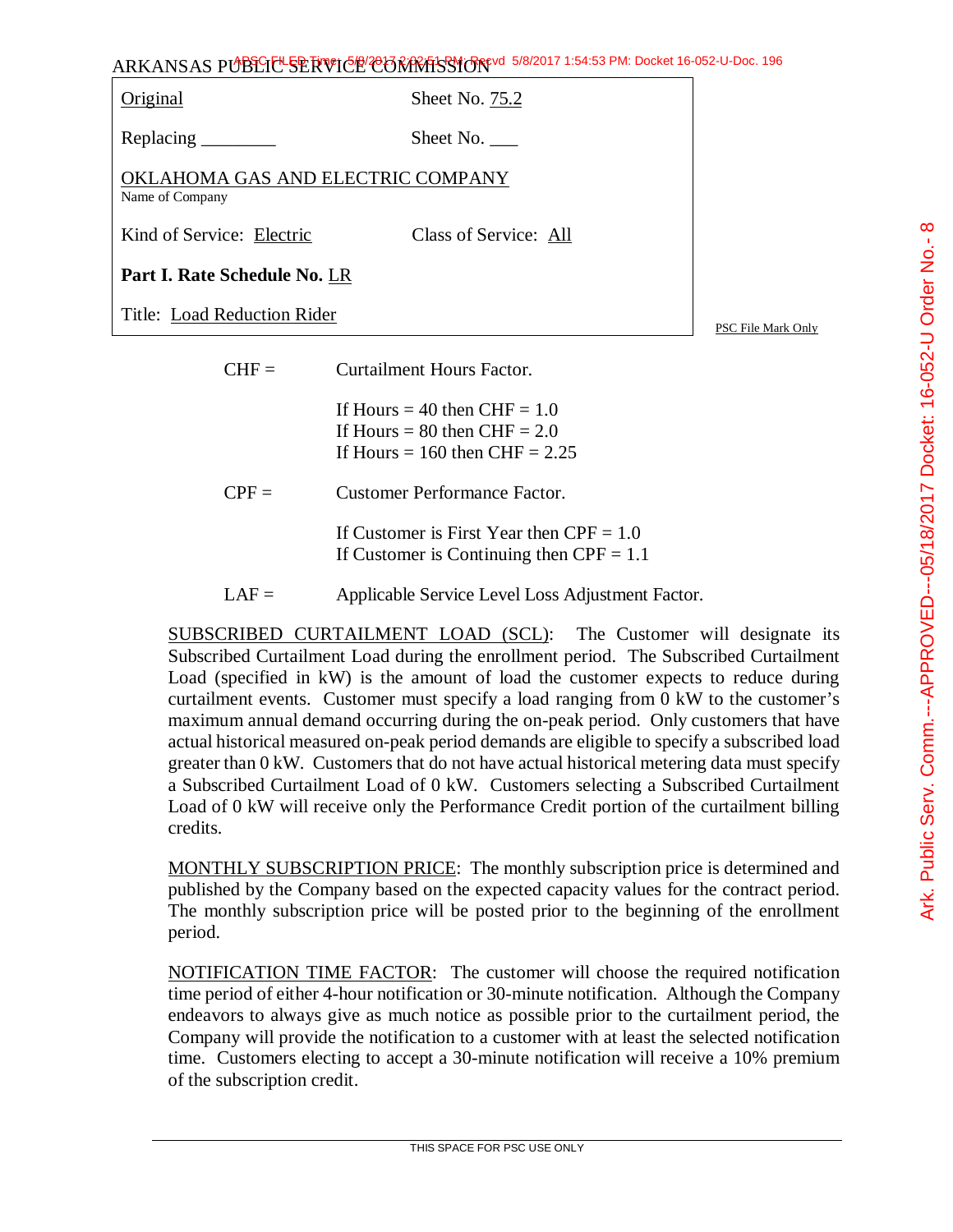| ARKANSAS PUBLIC SERVICE CONTRASSION 5/8/2017 1:54:53 PM: Docket 16-052-U-Doc. 196 |  |
|-----------------------------------------------------------------------------------|--|
|-----------------------------------------------------------------------------------|--|

| Original                                             | Sheet No. 75.3        |
|------------------------------------------------------|-----------------------|
|                                                      | Sheet No.             |
| OKLAHOMA GAS AND ELECTRIC COMPANY<br>Name of Company |                       |
| Kind of Service: Electric                            | Class of Service: All |
| Part I. Rate Schedule No. LR                         |                       |
| Title: Load Reduction Rider                          |                       |

PSC File Mark Only

CURTAILMENT HOURS FACTOR: The curtailment factor is based on the curtailment hours selected by the customer. The customer will choose a curtailment limit of 40 hours, 80 hours or 160 hours. This will be the maximum number of hours that the Company will call for a curtailment from the customer. Once the customer has been curtailed for the selected number of hours, the customer is no longer obligated to meet the curtailment commitment and will not be assessed the buy-through provision charges.

CUSTOMER PERFORMANCE FACTOR: Customers enrolling in consecutive years will receive a premium of 10% of the subscription credit in the second and subsequent continuous years of enrollment.

**DETERMINATION OF PERFORMANCE CREDITS:** The Performance Credit will be calculated and applied to the Customer's bill for the billing period in which a curtailment is called. The Performance Credit is calculated as follows for each curtailment event.

 $PC = \Sigma_{\text{hour}} (kWh_{\text{base}} - kWh_{\text{actual}}) * Price_{\text{Cuttailment}} * LAF$ 

**Where** 

| $PC =$                    | Performance Credit, expressed as a credit. If, for any curtailment event, the<br>above calculation results in a negative value (charge), the PC will be \$0.00. |
|---------------------------|-----------------------------------------------------------------------------------------------------------------------------------------------------------------|
| $\rm{kWh}_{\rm{base}}$ =  | Baseline kWh for each hour (or portion of an hour) that the curtailment is<br>called.                                                                           |
| $\rm{kWh}_{\rm actual} =$ | Actual kWh for each hour (or portion of an hour) that the curtailment is called.                                                                                |
|                           | $Price_{\text{cutailment}} =$ Curtailment Price for the event.                                                                                                  |
| $LAF =$                   | Applicable Service Level Loss Adjustment Factor.                                                                                                                |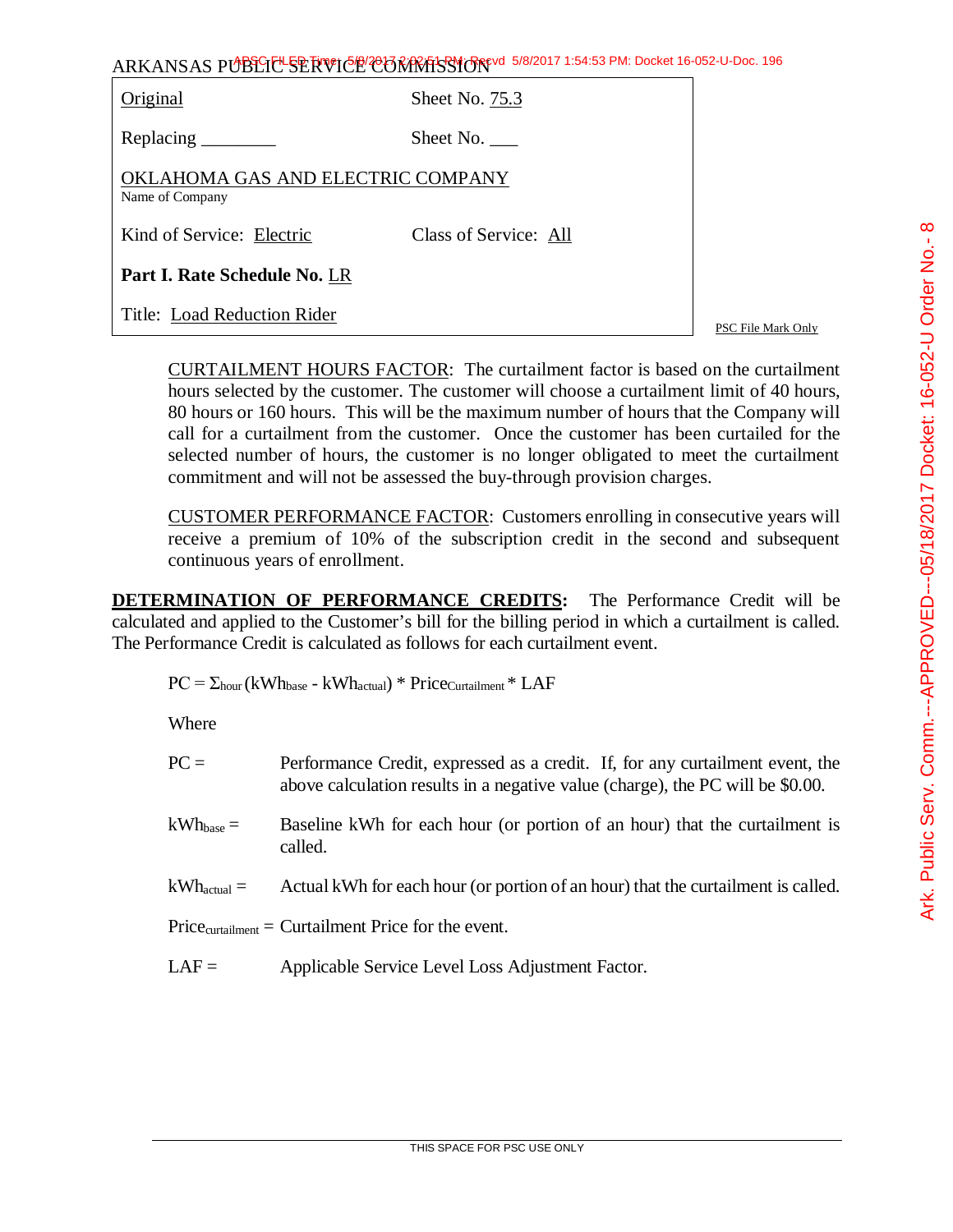|                                                      | ARKANSAS PUBLIC SERVICE COMMISSION 5/8/2017 1:54:53 PM: Docket 16-052-U-Doc. 196 |                    |
|------------------------------------------------------|----------------------------------------------------------------------------------|--------------------|
| Original                                             | Sheet No. 75.4                                                                   |                    |
| Replacing                                            | Sheet No. $\_\_$                                                                 |                    |
| OKLAHOMA GAS AND ELECTRIC COMPANY<br>Name of Company |                                                                                  |                    |
| Kind of Service: Electric                            | Class of Service: All                                                            |                    |
| Part I. Rate Schedule No. LR                         |                                                                                  |                    |
| Title: Load Reduction Rider                          |                                                                                  | PSC File Mark Only |

Baseline kWh: The baseline kWh is calculated as the average kWh for each of the same hours (or portion of hours) from the previous five work days excluding Saturday, Sunday, previous curtailment periods, and the following Company observed holidays: New Years Day, Martin Luther King Day, Presidents Day, Memorial Day, Independence Day, Labor Day, Veterans' Day, Thanksgiving (Thursday and Friday), and Christmas (including Christmas Eve Day). With prior notice of at least 48 hours from the customer, the Company may make adjustments to the average kWh for determining the baseline kWh or use an alternative period of time for determining the baseline kWh. Under certain circumstances, a customer's specific operations may require an alternate time period for the determination of the average kWh to be used in the determination of the baseline kWh. The Company will assess these circumstances on a case by case basis.

Actual kWh: The actual kWh metered during each hour (or portion of an hour) during the curtailment event.

Curtailment Price: The Curtailment Price (stated in cents per kWh) for each curtailment event will be communicated to the customer at the time the notification of the event is provided to the customer. The Curtailment Price will reflect current system and Power Pool conditions and will be equal to or greater than the Minimum Curtailment Price.

The Minimum Curtailment Price for a contract period will be published prior to the beginning of the enrollment period.

**BUY-THROUGH CHARGE:** In the event that a customer, with a Subscribed Curtailment Load greater than 0 kW, fails to provide a reduction of Subscribed Curtailment Load during any interval of a curtailment event, the customer will be assessed a Buy-Through Charge based on the portion of the Subscribed Curtailment Load not reduced during each hour (or portion of an hour) of the curtailment period. Customers that have elected a Subscribed Curtailment Load of 0 kW will not be subject to the Buy-Through Charge. Customers that have met their curtailment obligation (selected curtailment hours) will not be subject to the Buy-Through Charge for any hours in which a curtailment event is called beyond the elected curtailment hours.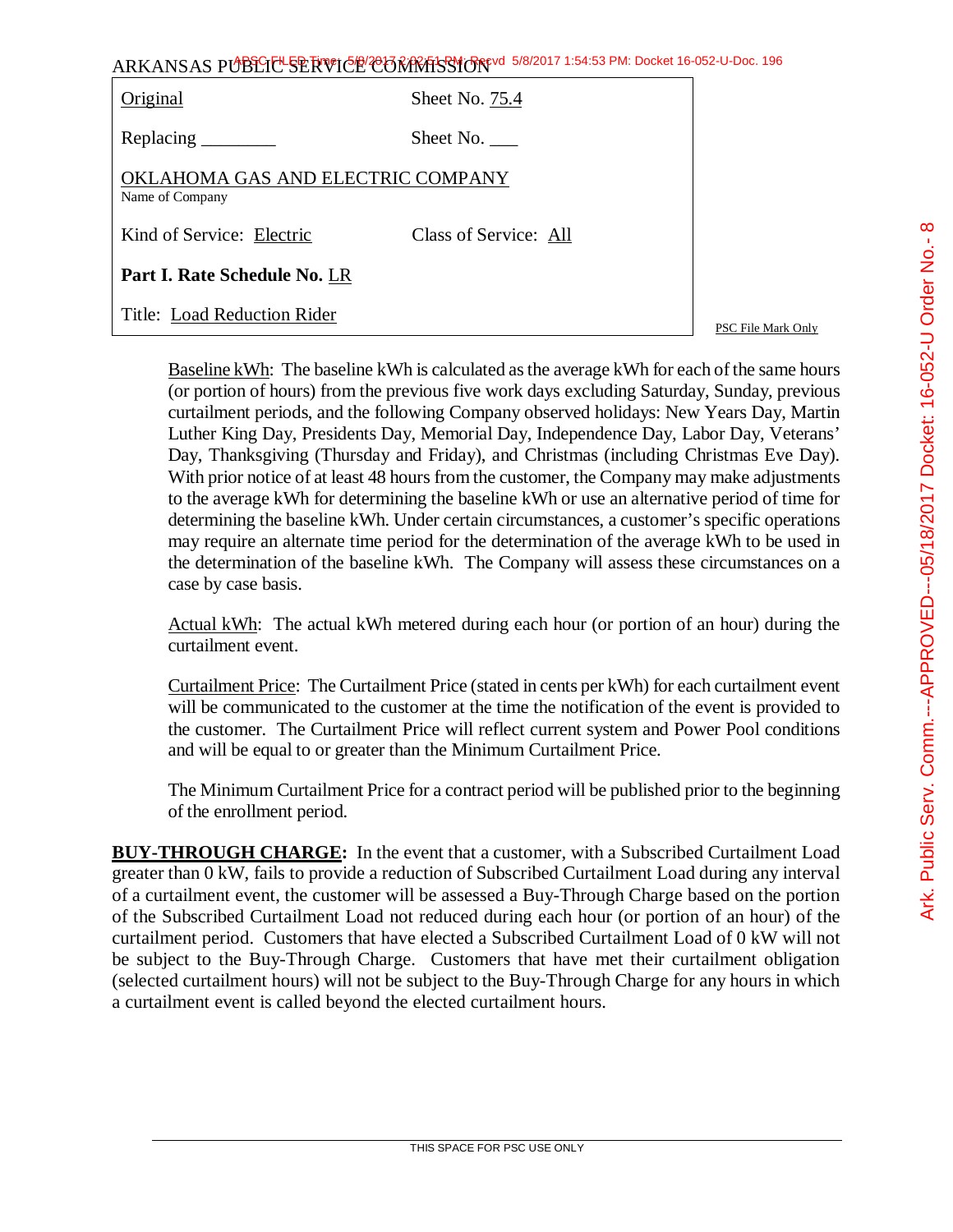Original Sheet No. 75.5

Replacing Sheet No.

OKLAHOMA GAS AND ELECTRIC COMPANY Name of Company

Kind of Service: Electric Class of Service: All

**Part I. Rate Schedule No.** LR

Title: Load Reduction Rider

PSC File Mark Only

**DETERMINATION OF BUY-THROUGH CHARGES:** The Buy-Through Charges are calculated and assessed on the customer's bill for the billing period in which the curtailment is called as follows:

 $BTC = BTC<sub>on-peak hours</sub> + BTC<sub>off-peak hours</sub>$ 

Where:  $BTC_{\text{on-peak hours}} = \sum_{\text{on-peak hour}} kWh_{\text{Buv-Through}} * Price_{\text{Cartailment}} * 2.0 * LAF$ 

 $BTC_{off-peak \; hours} = \sum_{off-peak \; hour} kWh_{By-Throught} * Price_{Cartailment} * LAF$ 

Where:

| $BTC_{on-peak \; hours} =$   | Buy-Through Charge expressed as a charge for June 1 through<br>September 30, from $12:00$ p.m. until $8:00$ p.m. local time, excluding<br>Saturdays, Sundays, Independence Day (as observed) and Labor<br>Day. |
|------------------------------|----------------------------------------------------------------------------------------------------------------------------------------------------------------------------------------------------------------|
| $BTC_{off-peak \; hours} =$  | Buy-Through Charge expressed as a charge for all hours not defined<br>as On-Peak.                                                                                                                              |
| $kWh_{\text{Buy-Through}} =$ | Buy-Through kWh respective to on-peak and off-peak periods for<br>each interval. The Buy-Through kWh value is calculated in the<br>following manner:                                                           |
|                              | If $(kWh_{base} - kWh_{actual}) < SCL$ then<br>$kWh_{\text{Buy-Throught}} = SCL - (kWh_{\text{base}} - kWh_{\text{actual}})$                                                                                   |
|                              | If $(kWh_{base} - kWh_{actual}) > SCL$ then<br>$kWh_{\text{Buv-Through}} = 0$                                                                                                                                  |
| $Price_{cutailment} =$       | Curtailment Price for each event.                                                                                                                                                                              |
| $LAF =$                      | Service Level Loss Adjustment Factor.                                                                                                                                                                          |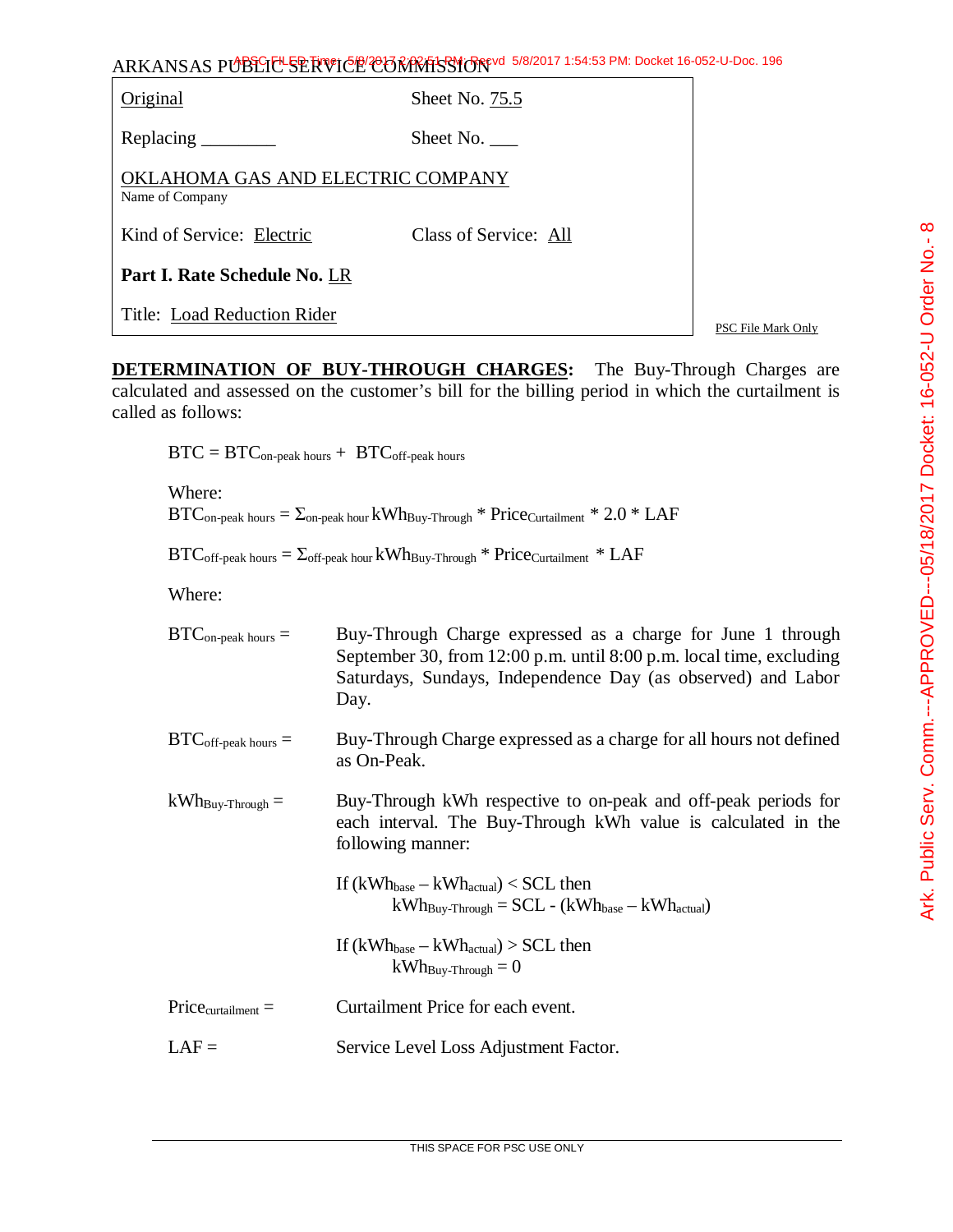| ARKANSAS PUBLICE SERVICE CORRATSSION 5/8/2017 1:54:53 PM: Docket 16-052-U-Doc. 196 |  |
|------------------------------------------------------------------------------------|--|
|------------------------------------------------------------------------------------|--|

| Original                                             | Sheet No. 75.6        |                           |
|------------------------------------------------------|-----------------------|---------------------------|
|                                                      | Sheet No. $\_\_$      |                           |
| OKLAHOMA GAS AND ELECTRIC COMPANY<br>Name of Company |                       |                           |
| Kind of Service: Electric                            | Class of Service: All |                           |
| Part I. Rate Schedule No. LR                         |                       |                           |
| Title: Load Reduction Rider                          |                       | <b>PSC File Mark Only</b> |

**FAILURE TO CONSISTENTLY MEET THE SUBSCRIBED CURTAIL LOAD REDUCTION:** At the Company's discretion, Customers that consistently fail to meet the subscribed curtailment load reduction are subject to reductions in the Subscribed Curtailment Load or may be disqualified for renewal during subsequent enrollment periods.

**ADDITIONAL HOURS OF CURTAILMENT:** The Company may call for additional hours of curtailment beyond those the customers have subscribed. Customers who have met their subscribed hours of curtailment will be under no obligation to respond. If a customer elects to respond to the request for additional hours of curtailment, they will receive the Performance Credit for any reduction, determined as set out in the Determination of Performance Credit section, and will not be subject to any Buy-Through Charge.

**DEMONSTRATION OF CURTAILMENT CAPABILITY:** The Company reserves the right to execute a curtailment event affecting all enrolled, or a selected group of enrolled, customers during the initial 60 days of the contract period. This event will be for the sole purpose of a demonstration of the customer's curtailment capability. The demonstration of curtailment capability event shall be treated as if it were an actual curtailment event in all aspects of notification, measurement, billing and Buy-Through Charges. The hours of curtailment during the event will count toward the customer's total obligation of hours. Following the demonstration event, the customer and Company may agree to increase or decrease the Subscribed Curtailment Load based on the results of the demonstration of capability.

## **SPECIAL CONDITIONS:**

- 1. Notice for Curtailment: The Company shall always endeavor to give the customer as much notice as possible before the curtailment is to occur and shall never give the customer less than the customer's elected notification period.
- 2. Periods of Curtailment: Periods of Curtailment shall be those times when the Company has called for an enrolled customer's load to be disconnected from the Company's lines. The Company is solely responsible for determining the need for load curtailment requests. The Periods of Curtailment may be called beginning with any 15 minute interval for the duration of not less than four (4) hours. No more than one period of curtailment will be called for any customer in a 24 hour period. Any Period of Curtailment for any customer shall not exceed eight (8) hours in length. Curtailment may be required at any time during the 12 month contract period.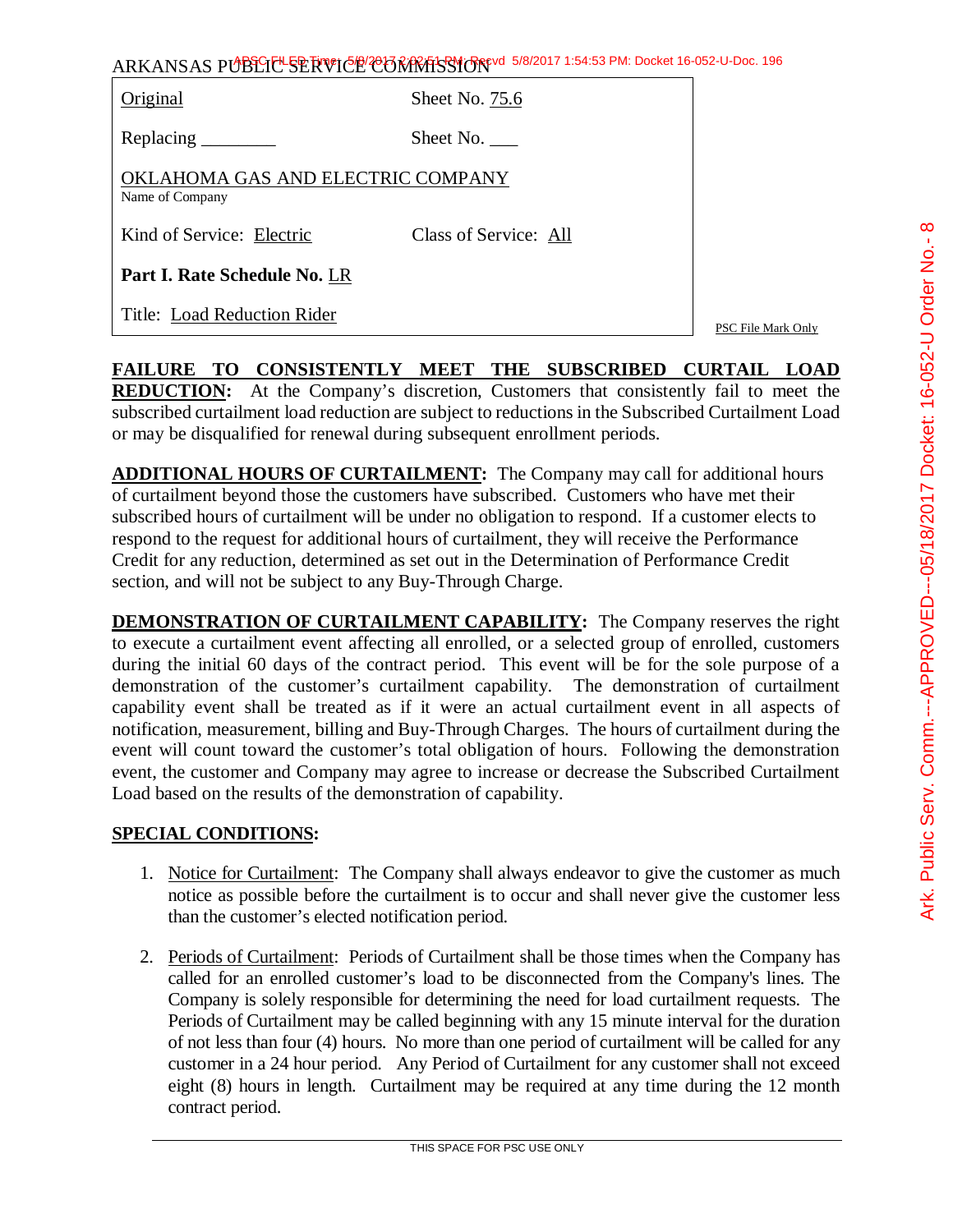| ARKANSAS PUBLIC-SERVICE CONTRASSION 5/8/2017 1:54:53 PM: Docket 16-052-U-Doc. 196 |                |  |  |  |  |
|-----------------------------------------------------------------------------------|----------------|--|--|--|--|
| <b>Original</b>                                                                   | Sheet No. 75.7 |  |  |  |  |

| Replacing | Sheet No. |
|-----------|-----------|
|-----------|-----------|

| OKLAHOMA GAS AND ELECTRIC COMPANY |  |  |
|-----------------------------------|--|--|
| Name of Company                   |  |  |

Kind of Service: Electric Class of Service: All

**Part I. Rate Schedule No.** LR

Title: Load Reduction Rider

PSC File Mark Only

- 3. Failure to Curtail: During the re-enrollment period, the Company reserves the right to reduce or refuse re-enrollment of a customer's subscribed curtailment load to any customer who has consistently demonstrated the inability to curtail as called for within the curtailment program. The Company retains the right to monitor loads and assess buy-through provisions for each 15-minute interval to ensure customer's conformance to curtailment requirements over the entire curtailment period.
- 4. Customer's Inappropriate Actions: If the Company determines that the customer is manipulating the rider so as to reduce the benefit expected by the Company, the customer is in default and will be removed from this rider without penalty to the Company.
- 5. Equipment: The Company will install, own, and maintain special metering equipment required for this service. In circumstances where the required metering equipment is not available at a customer location, the Company, at its option, may require a prepayment from the customer to cover such investment.
- 6. Notification Method: Notification methods include the following: Alphanumeric pager (must be compatible technology to the pager system used by OG&E), voice mail (able to receive an automated curtailment notice), fax, or e-mail. At the Company's discretion the customer can elect to use an alternative means of electronic notification. A customer can choose up to three of these notification vehicles. These are the only means of notification that a customer will receive. It will be the customer's responsibility to keep any method of notification "current" either by supplying that updated information to the appropriate Company representative or by maintaining updated notification on the Company's approved website.